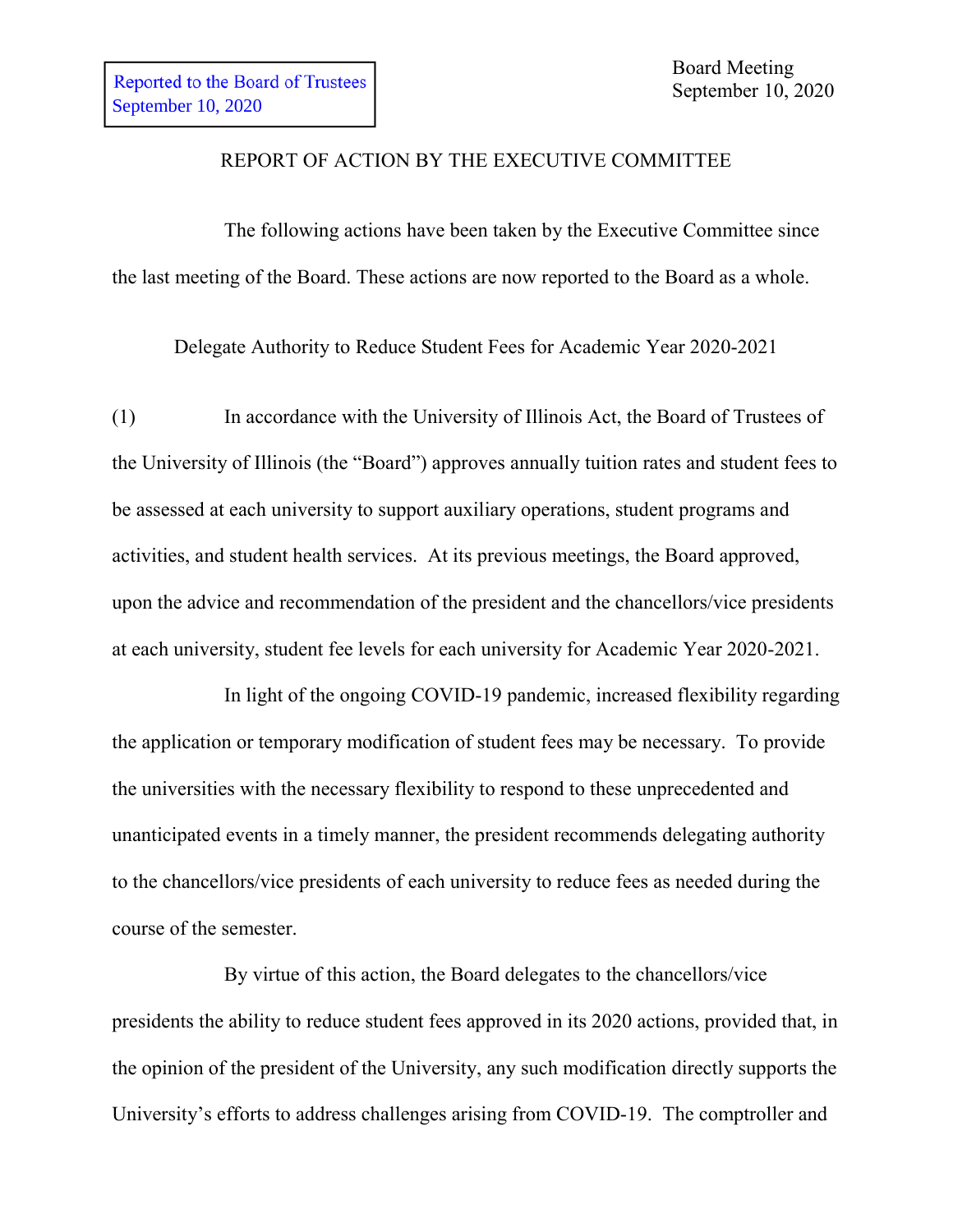vice president for academic affairs shall act to facilitate such fee modifications and will report promptly such transactions to the Board.

This temporary delegated authority shall apply only to fees assessed for Academic Year 2020-2021 and shall expire on May 15, 2021, unless expressly extended by the Board of Trustees or the Executive Committee of the Board.

The Board action recommended in this item complies in all material respects with applicable State and federal laws, University of Illinois *Statutes*, *The General Rules Concerning University Organization and Procedure*, and Board of Trustees policies and directives.

The executive vice president and vice president for academic affairs, as well as the vice president/chief financial officer and comptroller, concur in these recommendations.

On motion of Ms. Holmes, seconded by Mr. Cepeda, this recommendation was approved by the following vote: Aye, Mr. Cepeda, Mr. Edwards, Ms. Holmes; No, none.

## Establish University-Related Organization to Promote Adoption and Use of COVID-19 Testing and Tracing Program

(2) The purpose of this item is to establish a University-Related Organization (URO) known as "Shield T3" to facilitate the adoption and use of targeting, testing, tracing and related procedures regarding COVID-19 developed by researchers at the University of Illinois at Urbana-Champaign. The program offers a powerful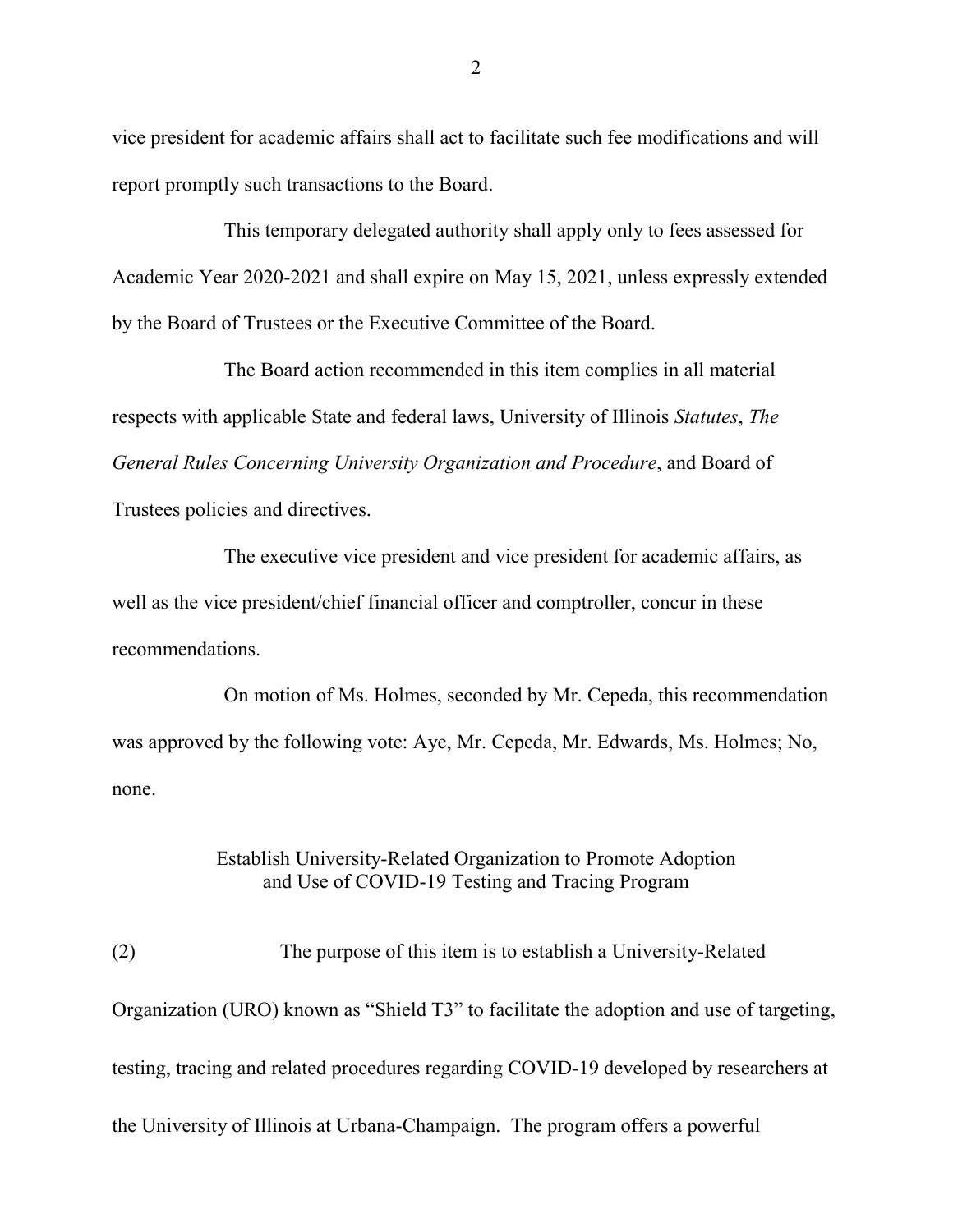operating model for the fight against the COVID-19 pandemic. Originally designed for use on the Urbana-Champaign campus, the program has broader applicability and the potential to benefit communities more widely.

At the heart of the program is a low-cost, sensitive and specific, noninvasive, saliva-based test that can be administered easily. The innovative testing method also allows rapid notification of test results in a matter of three to four hours (compared to three to four days for nasopharyngeal tests). The rapid turnaround time means that isolation, if needed, can occur early enough to limit secondary transmission, and contact tracing can be far more effective than with conventional tests. Saliva-based testing is being adopted successfully by many states, universities, cities, and sporting leagues. The program complements the saliva-based testing process with modeling capabilities that allow for the targeting of the testing to appropriate segments of the population and an app-based information technology platform to target tests, transmit results, and facilitate contact tracing. Recognizing the potential of the program to benefit communities beyond the University of Illinois (University), the University is launching many efforts, including the formation of this URO, to facilitate wider adoption and use.

Because of the complexities of doing business in the burgeoning area of COVID-19 testing and the related corporate, governance, intellectual property and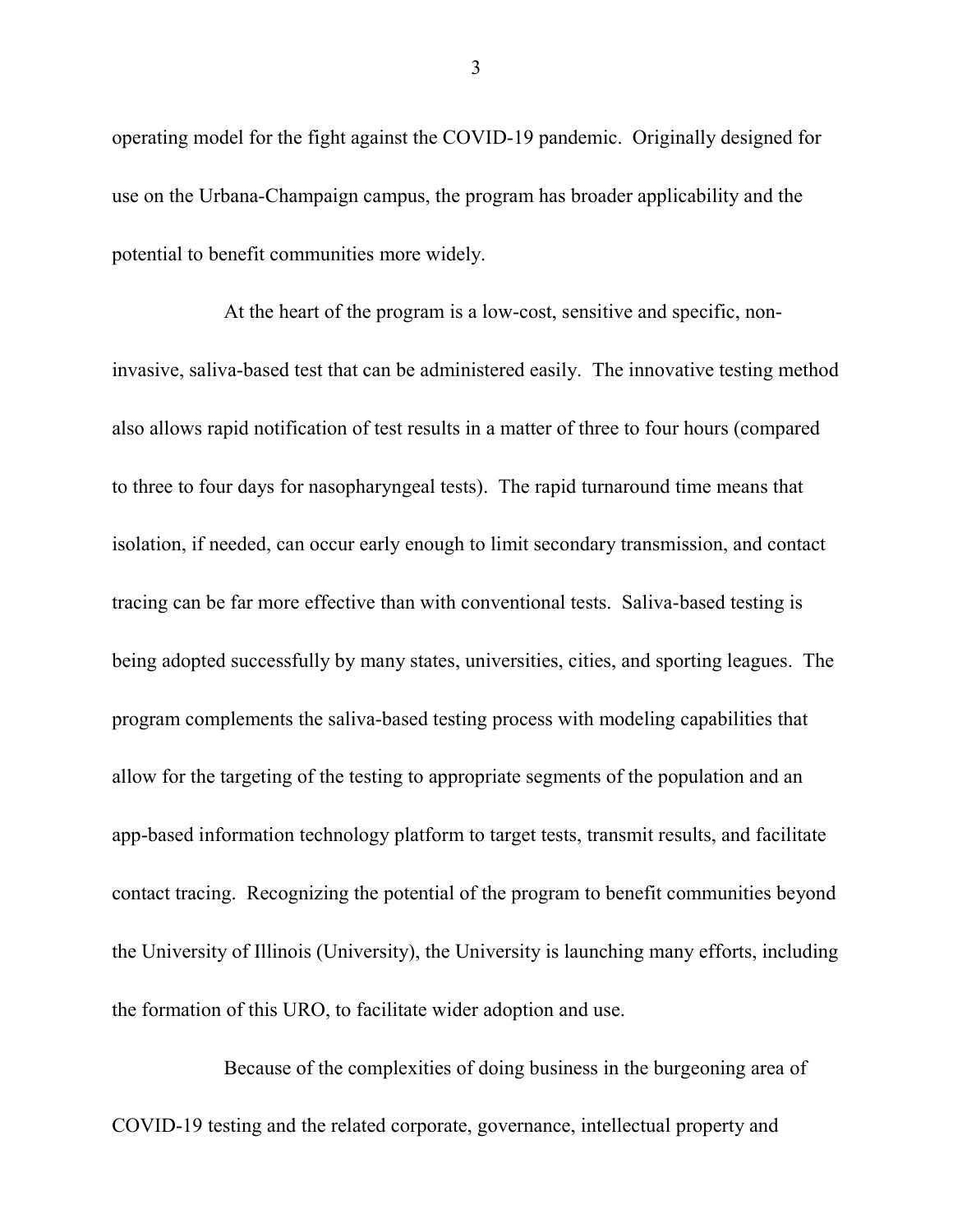implementation issues, the University administration has determined that the establishment of a URO is essential to facilitate effective and efficient dissemination of testing efforts. This URO is not intended to supplant existing University operations such as the Office of Technology Management (OTM) or research and development efforts currently underway or yet to be realized at universities within the system. Rather, the URO is intended to complement other initiatives to disseminate the testing program being undertaken by the University and will provide critical support to and interface with potential users in the broader marketplace. Its primary focus will be on applications outside the State of Illinois.

The establishment of a URO by the University has historical precedence but is not a frequent occurrence. Accordingly, in support of this effort, the University retained the law firm of Faegre Drinker Biddle & Reath LLP (Faegre Drinker) to provide advice on potential organizational models and best practices. Faegre Drinker has advised that structuring this URO as a limited liability company (LLC) will limit the University's potential liability and provide for an efficient operating model. A URO will confer several advantages, including allowing a nimble team of experienced individuals employed by the University and others to focus on developing and implementing the program outside the State. As a URO, Shield T3 can negotiate and enter into contracts in

4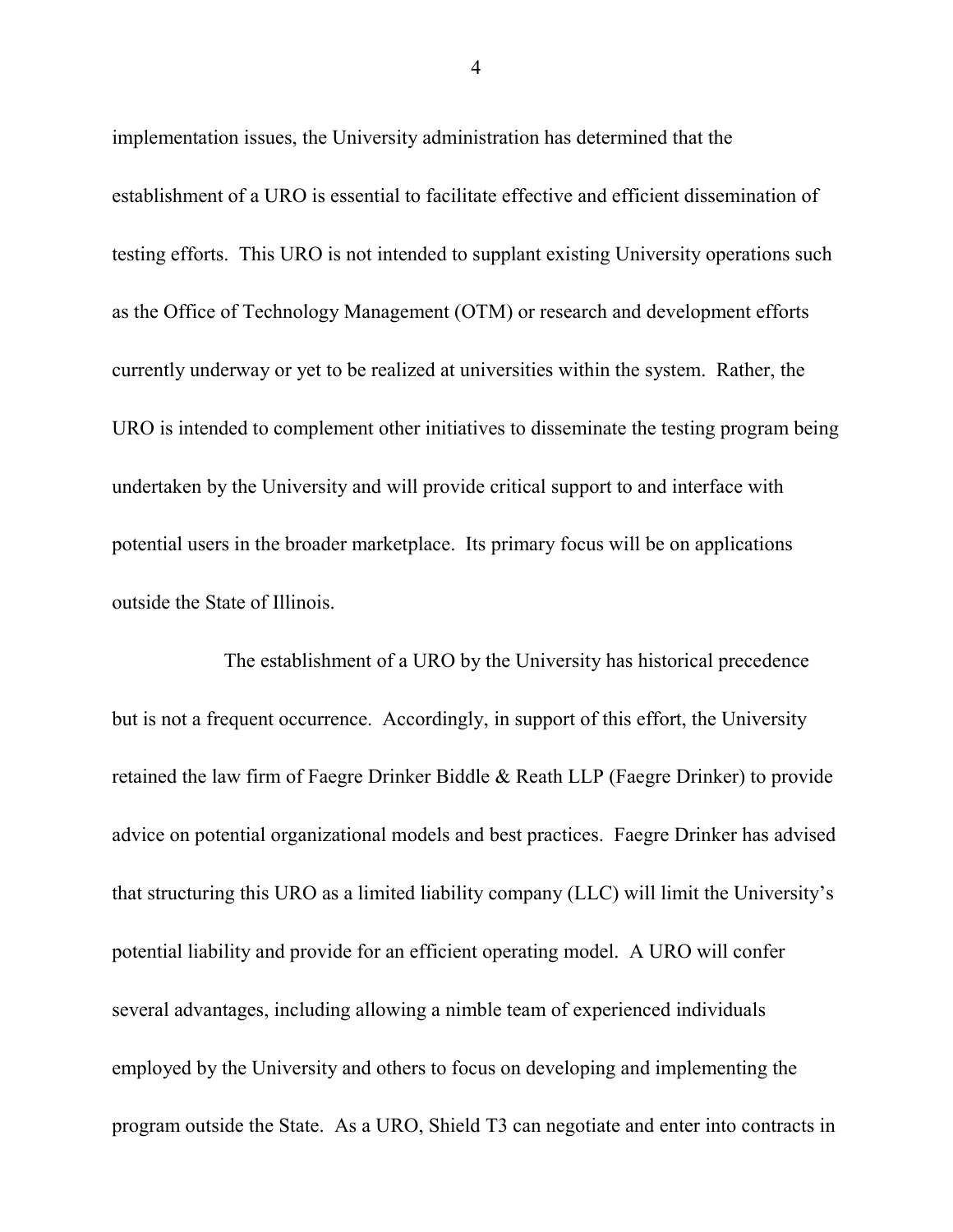a streamlined and efficient manner. At the same time, the ultimate authority and oversight of Shield T3 will remain with the Board of Trustees of the University of Illinois (UI Board).

As a URO, Shield T3 will comply fully with State of Illinois Legislative Audit Commission Guidelines (LAC Guidelines), which were adopted in 1982 and amended in 1997, and any other applicable regulatory requirements.

The Board of Managers of Shield T3 will consist of nine voting members nominated (where appropriate) and duly appointed by the UI Board as follows: a voting member of the UI Board; two nominees of the Urbana-Champaign chancellor; a nominee of the Chicago chancellor; the vice president for economic development and innovation, *ex officio*; the executive director of Discovery Partners Institute, *ex officio*; one nominee of the president who is a member of the University community; and two nominees of the president who are not employed by the University. Other nonvoting members of the board of managers may be designated by the board of managers to serve in an advisory capacity. Terms for each manager, except for *ex officio* members and the UI Board member, shall be limited to three years. Managers may serve two full consecutive terms and then may be reappointed after a one-year period.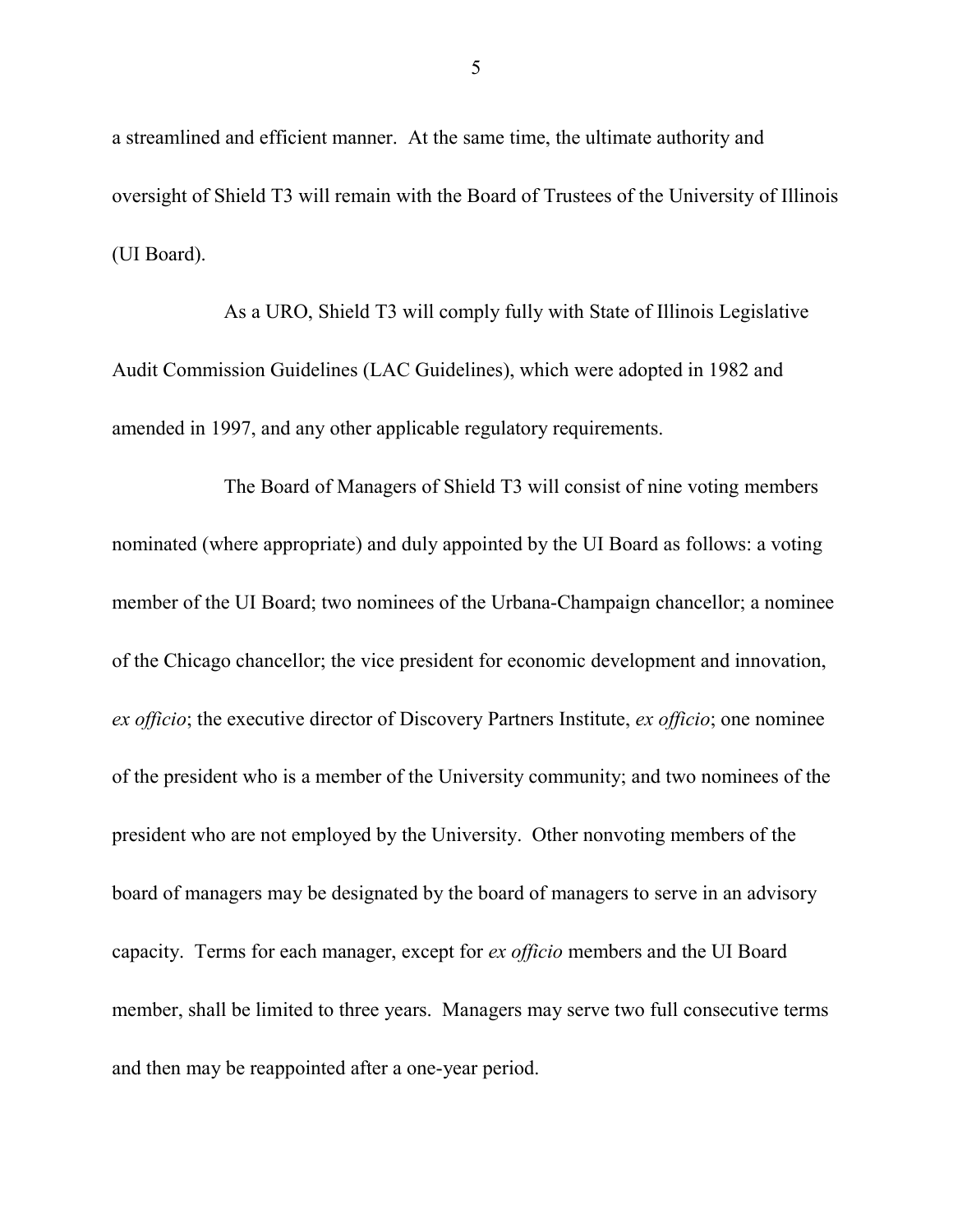The UI Board will be the sole member of Shield T3 and will possess and exercise such other reserve powers as provided in attendant corporate organizational documents, including but not limited to Shield T3 Articles of Organization, Operating Agreement and a Services and Management Agreement between the University and Shield T3. Such reserve powers to the UI Board will include appointing voting members of the Shield T3 Board of Managers, approval of amendments to the Articles of Organization and Operating Agreement, incurrence of long-term debt and approval of the sale of substantially all of the assets of Shield T3, among others.

In order to carry out the purposes and commence operations of Shield T3, a service and management contract will be negotiated between the University and Shield T3. This service and management contract will define the responsibilities of Shield T3 in regard to the development and implementation of the organization's business objectives, including issues relating to intellectual property, licensing, technology commercialization, and the like. It is contemplated that the initial meeting of Shield T3 will occur promptly.

Accordingly, the president of the University recommends that the Comptroller of the Board be delegated authority by the UI Board to take the following actions:

6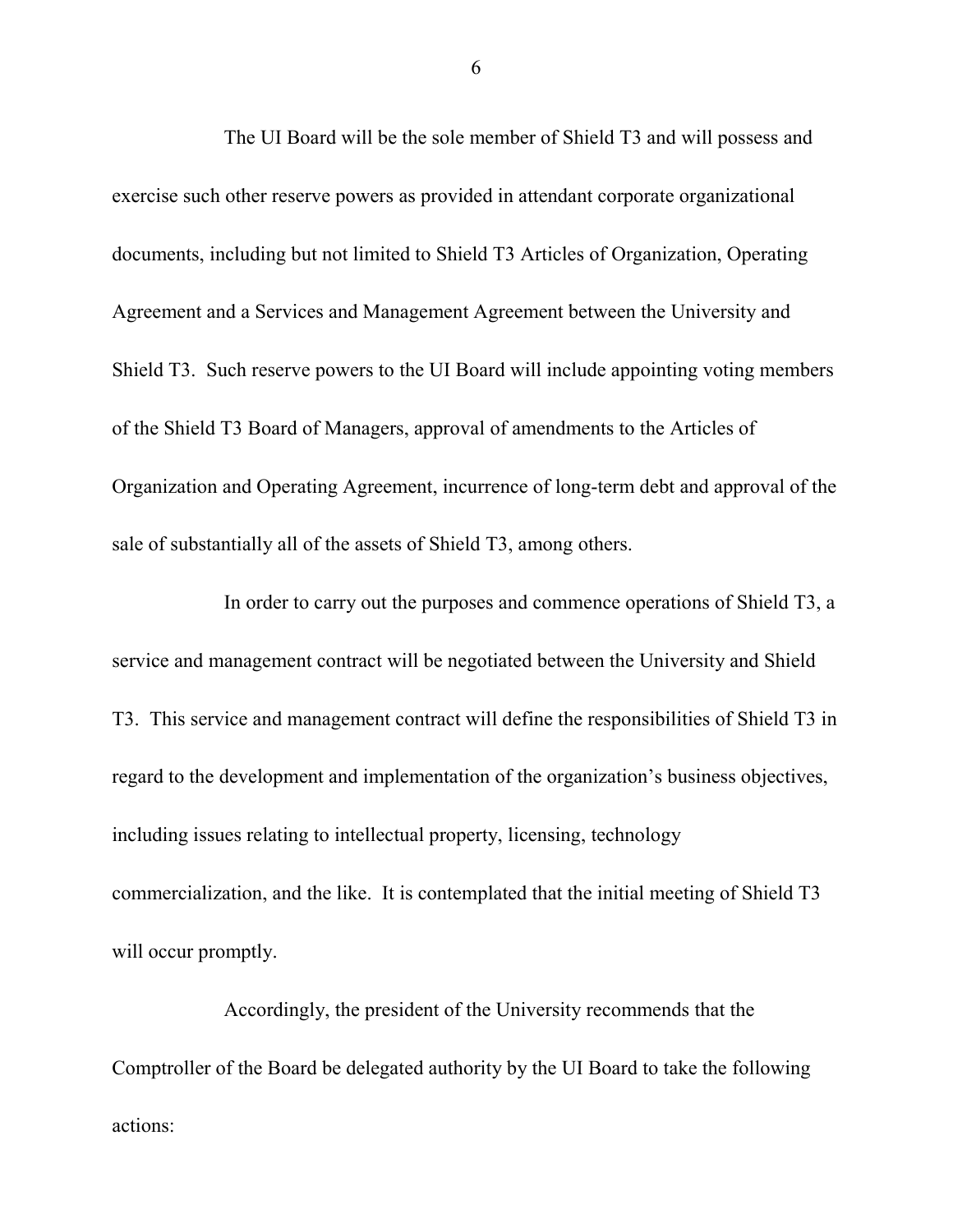- 1. Execute the necessary documents to establish Shield T3 as a limited liability company, with all membership units to be owned by the University;
- 2. Enter into a Services and Management Agreement between the University and Shield T3;
- 3. Enter into such agreements as may be necessary and appropriate to make operating personnel available to Shield T3; and,
- 4. Execute any and all other documents and take any other actions as may be necessary to establish and organize Shield T3 and to allow it to carry out its functions and purposes as set forth herein.

Further, the Board hereby appoints as voting members of the board of

managers of Shield T3 the following individuals; where a manager is indicated as "*ex* 

*officio*," the person serving in the office indicated, and not the individual, shall serve as

the manager:

- One voting member of the UI Board: Donald J. Edwards, chairman, University of Illinois Board of Trustees
- Two nominees of the Urbana-Champaign Chancellor: Andreas Cangellaris, provost, University of Illinois at Urbana-Champaign; and Susan A. Martinis, vice chancellor for research and innovation, University of Illinois at Urbana-Champaign
- A nominee of the Chicago chancellor: Wayne Giles, dean, School of Public Health, University of Illinois at Chicago
- The vice president for economic development and innovation, *ex officio*: currently Joseph "Jay" Walsh, interim vice president for economic development and innovation
- The executive director of Discovery Partners Institute, *ex officio*: currently William C. Jackson, interim executive director, Discovery Partners Institute
- Nominee of the president who is a member of the University community: Paul J. Hergenrother, Kenneth L. Rinehart Jr. Endowed